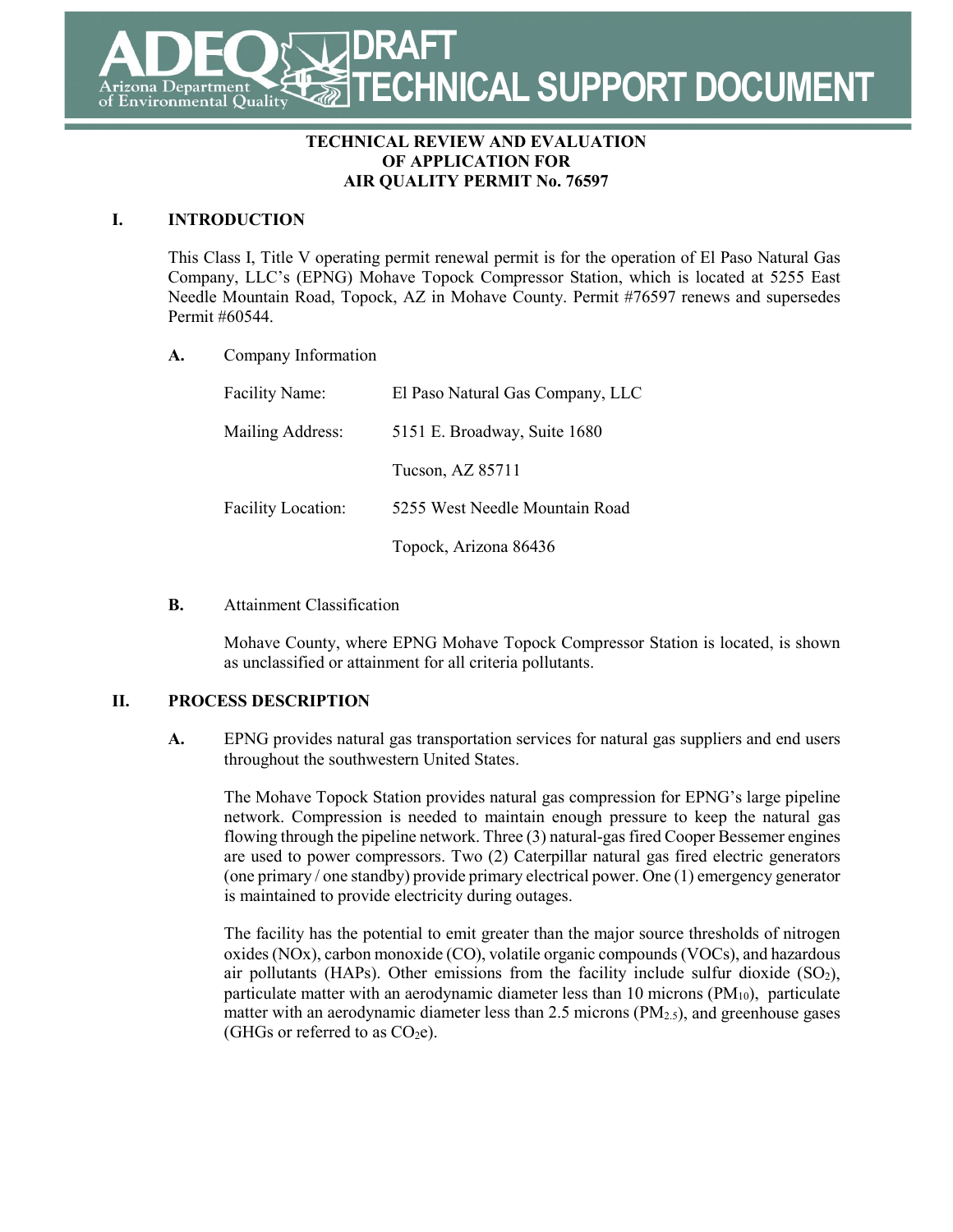## **III. COMPLIANCE HISTORY**

Since the issuance of Permit No. 60544, the facility is in compliance with the applicable permit conditions. The facility has submitted nine (9) semi-annual compliance certifications on time with no deficiencies noted. The facility has also undergone full inspections on February 24, 2015, April 18, 2016, and February 21, 2018. No deviations from permit conditions were observed during these inspections.

Annual Performance tests for the Cooper-Bessemer engines and the Caterpillar engines have been conducted in accordance with the testing schedules required in the permit. All performance tests have had passing results.

No air quality cases or violations were issued during the permit term

### **IV. EMISSIONS**

The facility has a potential-to-emit (PTE) more than the major source thresholds of nitrogen oxides (NOx), carbon monoxide (CO), volatile organic compounds (VOCs), and hazardous air pollutants (HAPs). The facility's PTE is provided in Table-1 below:

| Pollutant         | <b>Emissions</b><br>(tons per year) |
|-------------------|-------------------------------------|
| NO <sub>x</sub>   | 348                                 |
| $PM_{10}$         | 20.96                               |
| PM <sub>2.5</sub> | 20.96                               |
| CO                | 443                                 |
| SO <sub>2</sub>   | 0.28                                |
| <b>VOC</b>        | 95                                  |
| <b>HAPs</b>       | 37.00                               |
| CO <sub>2</sub> e | 55,587                              |

### **Table 1: Potential to Emit**

### **V. MINOR NSR REVIEW**

This renewal permit does not result in any changes to existing equipment or operating conditions. Consequently, this renewal permit will not result in any increase in emissions as seen in Table 1 above. As a result, this renewal permit does not trigger minor NSR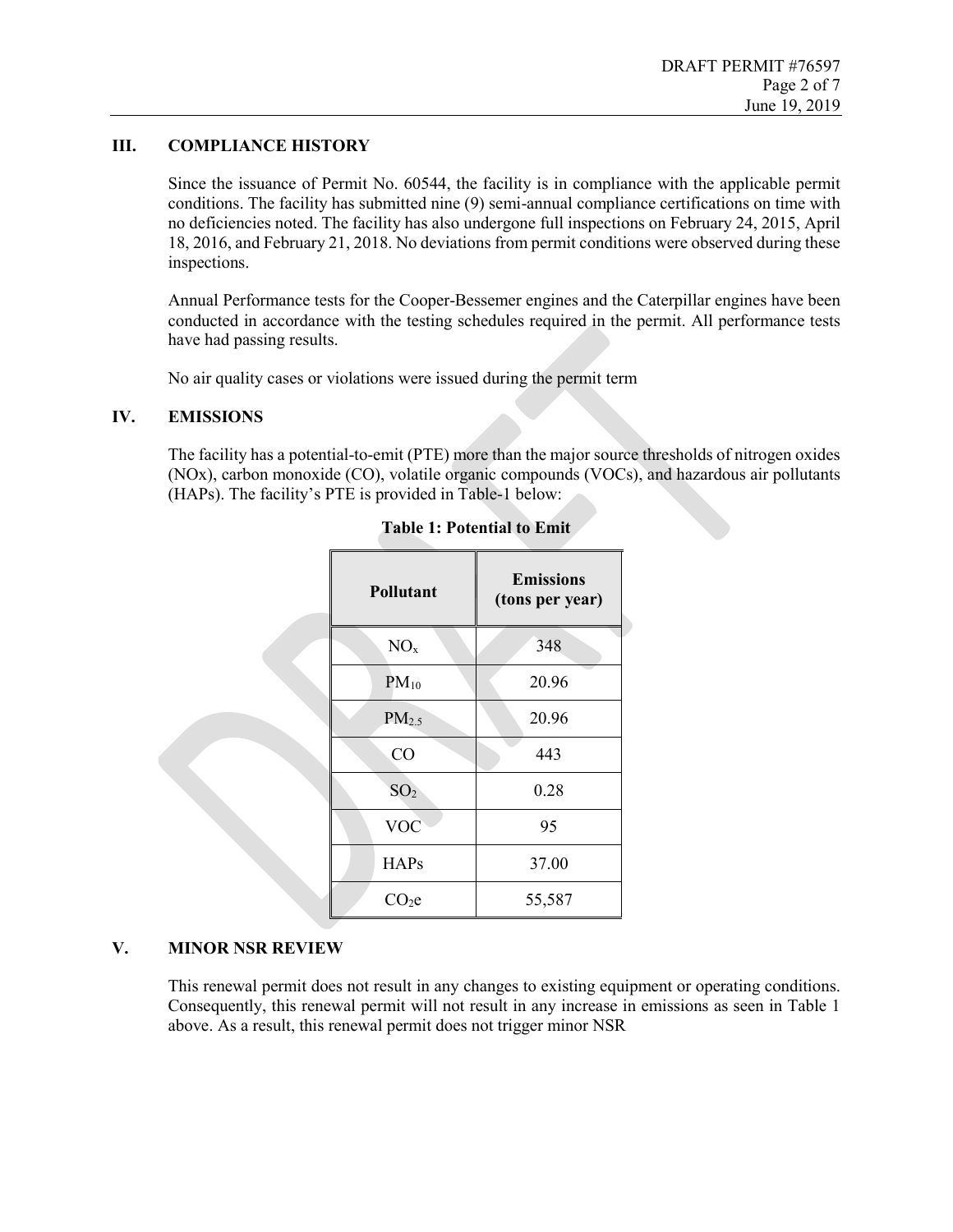# **VI. APPLICABLE REGULATIONS**

Table 2 displays the applicable requirements for each permitted piece of equipment along with an explanation of why the requirement is applicable.

| Unit & year                                            | <b>Control</b><br><b>Device</b>             | Rule                                                                   | <b>Discussion</b>                                                                                                                                                                                                                                                                                                                                                                                                                                                                                                                                                                                                                                 |
|--------------------------------------------------------|---------------------------------------------|------------------------------------------------------------------------|---------------------------------------------------------------------------------------------------------------------------------------------------------------------------------------------------------------------------------------------------------------------------------------------------------------------------------------------------------------------------------------------------------------------------------------------------------------------------------------------------------------------------------------------------------------------------------------------------------------------------------------------------|
| Cooper Bessemer<br>Engines & Caterpillar<br>Generators | N/A                                         | Arizona<br>Administrative<br>Code<br>(A.A.C)<br>R18-2-719              | applicable to<br>These<br>standards<br>are<br>existing stationary rotating machinery.<br>The engines and generators are not<br>subject to NSPS Subpart IIII because<br>they are not compression ignition<br>engines.<br>The engines and generators are not<br>subject to NSPS Subpart JJJJ because<br>they were constructed prior to July 1,<br>2008.<br>The Cooper Bessemer engines and<br>Caterpillar generators do not have any<br>requirements under 40 CFR 63 Subpart<br>ZZZZ because they are existing 2-<br>stroke and 4 stroke lean burn engines,<br>respectively with a site rating of greater<br>than 500 horsepower located at a major |
|                                                        |                                             |                                                                        | source for HAPs. In accordance with 40<br>CFR 63 63.6590(b)(3)(i) and (ii).                                                                                                                                                                                                                                                                                                                                                                                                                                                                                                                                                                       |
| <b>Emergency Generator</b>                             | N/A                                         | <b>CFR</b><br>40<br>63<br>Subpart ZZZZ                                 | National<br>Emission<br><b>Standards</b><br>for<br>Hazardous Air Pollutants for Stationary<br>Reciprocal<br>Combusting<br>Internal<br>Engines. The engine is subject to 40<br>CFR 63 Subpart ZZZZ because it is less<br>than 500 horsepower and located at a<br>major source for HAPs with a date of<br>manufacture prior to June 12, 2006.                                                                                                                                                                                                                                                                                                       |
| Fugitive dust sources                                  | <b>Water Trucks</b><br>Dust<br>Suppressants | A.A.C.<br>$R18-2$<br>Article 6<br>A.A.C.<br>R <sub>18</sub> -2-<br>702 | These standards are applicable to all<br>fugitive dust sources at the facility.                                                                                                                                                                                                                                                                                                                                                                                                                                                                                                                                                                   |

| <b>Table 2: Applicable Regulations</b> |  |
|----------------------------------------|--|
|                                        |  |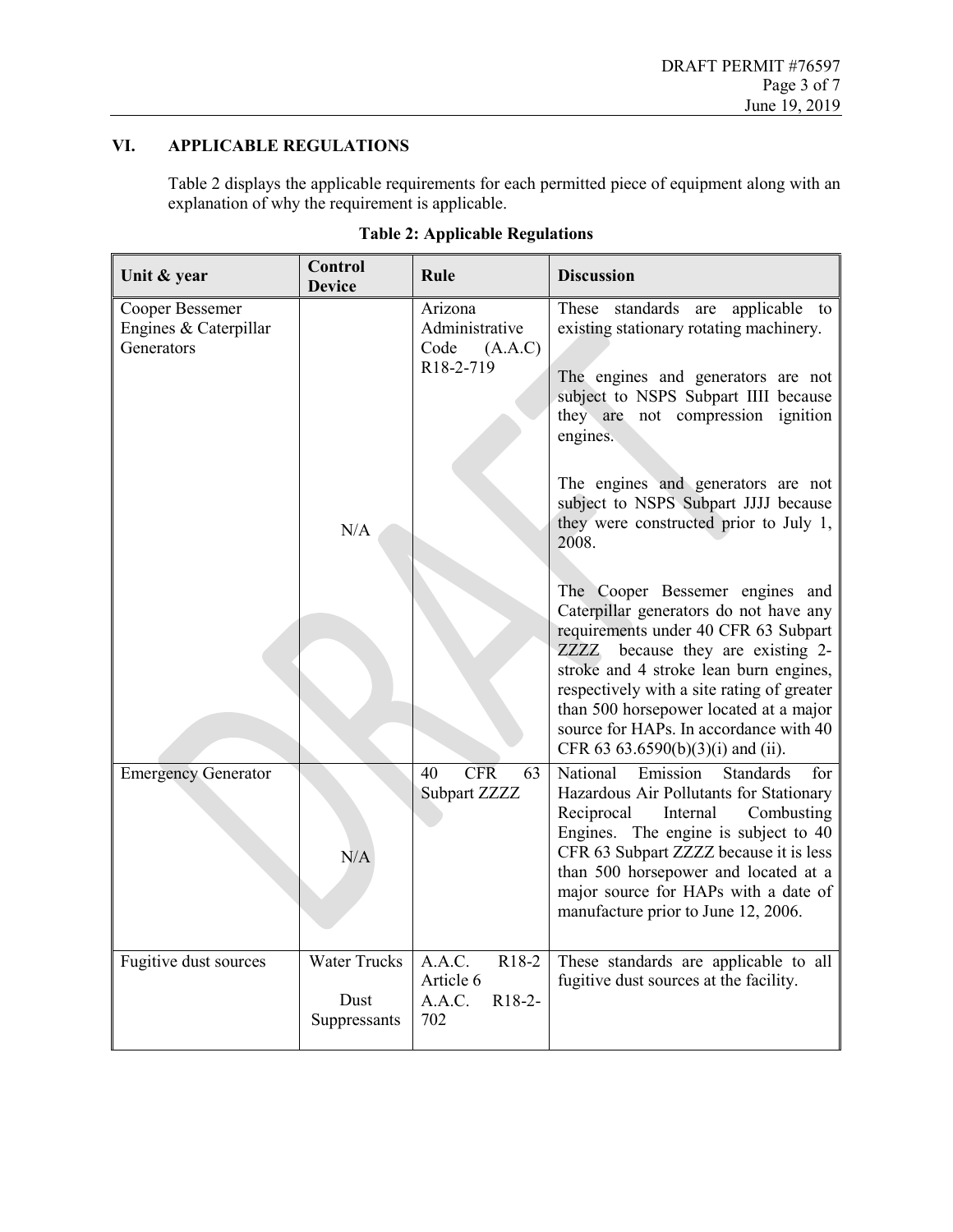| <b>Abrasive Blasting</b>            | Wet blasting;<br>Dust        | 702                | A.A.C. R-18-2- | These standards are applicable to any<br>abrasive blasting operation.                                              |
|-------------------------------------|------------------------------|--------------------|----------------|--------------------------------------------------------------------------------------------------------------------|
|                                     | collecting<br>equipment;     | 726                | A.A.C. R-18-2- |                                                                                                                    |
|                                     | Other<br>approved<br>methods |                    |                |                                                                                                                    |
| <b>Spray Painting</b>               |                              | A.A.C.             | $R18-2-$       | This standard is applicable to any spray                                                                           |
|                                     | Enclosures                   | 702<br>727         | A.A.C. R-18-2- | painting operation.                                                                                                |
| Demolition/renovation<br>operations | N/A                          | A.A.C.<br>1101.A.8 | $R18-2-$       | This standard is applicable to any<br>demolition<br>related<br>asbestos<br><sub>or</sub><br>renovation operations. |

# **VII. PREVIOUS PERMIT AND CONDITIONS**

Table 3 compares the sections in Permit No. 60544 with the conditions in this renewal permit.

| <b>Section</b><br>No.   | <b>Determination</b> |               | <b>Comments</b>                                                                                                                                                                                                                                                     |
|-------------------------|----------------------|---------------|---------------------------------------------------------------------------------------------------------------------------------------------------------------------------------------------------------------------------------------------------------------------|
|                         | <b>Revised</b>       | <b>Delete</b> |                                                                                                                                                                                                                                                                     |
| Att. "A"                | X                    |               | <b>General Provisions:</b><br>Revised to represent the most recent template language                                                                                                                                                                                |
| Att. "B"<br>Section I   | X                    |               | Facility wide requirements:<br>Revised to represent the most recent template language                                                                                                                                                                               |
| Att. "B"<br>Section II  | X                    |               | <b>Stationary Rotating Machinery:</b><br>This section has been split up into two sections, Section II<br>for Stationary Rotating Machinery and Section III for the<br>Emergency Engine. As a result, the numbering for the<br>proceeding sections has been updated. |
| Att. "B"<br>Section III | X                    |               | <b>Fugitive Dust:</b><br>Revised to represent the most recent template language                                                                                                                                                                                     |
| Att. "B"<br>Section IV  |                      | X             | Mobile Source Requirements:<br>This section has been removed. As a result, the numbering<br>for the proceeding sections has been updated.                                                                                                                           |
| Att. "B"<br>Section V   | X                    |               | Other Periodic Activities:<br>Revised to represent the most recent template language                                                                                                                                                                                |
| Att. "C"                | X                    |               | <b>Equipment List:</b><br>The 10 hp Onan Emergency Generator has been removed.                                                                                                                                                                                      |

# **Table 3: Previous Permit Conditions**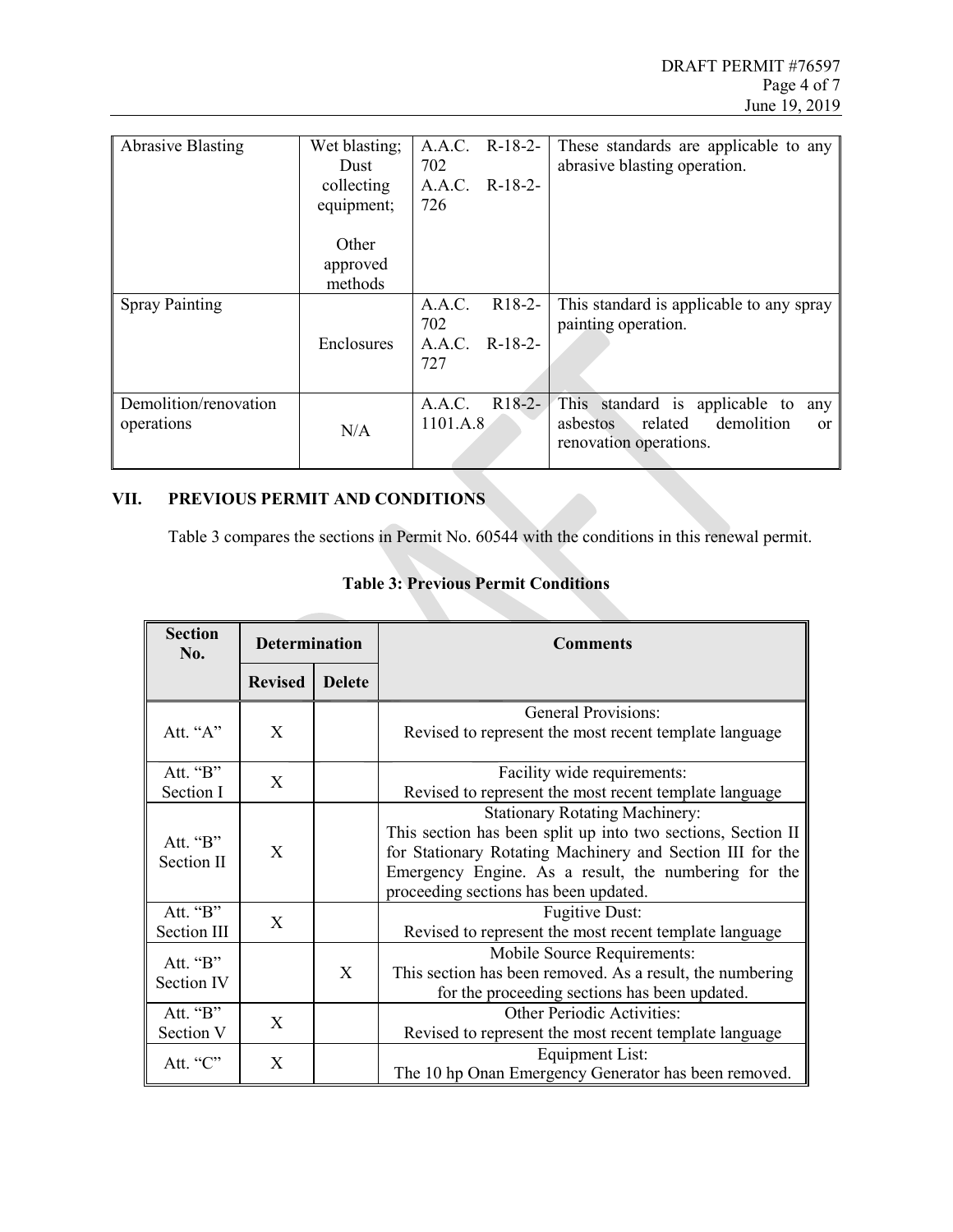## **VIII. MONITORING, RECORDKEEPING, AND REPORTING REQUIREMENTS**

- **A.** Facility Wide
	- 1. Along with the semiannual compliance certification, the Permittee is required to submit reports of all recordkeeping, monitoring and maintenance required by the permit.
	- 2. The Permittee is required to maintain, on-site, records of the manufacturer's specifications or an Operation and Maintenance Plan for all equipment listed in the permit.
- **B.** Stationary Rotating Machinery
	- 1. The Permittee is required to make a record of the dates and times of operation of each Caterpillar generator.
	- 2. The Permittee is required to report any daily period during which the sulfur content of the fuel being fired in the stationary rotating machinery exceeds 0.8% by weight.
	- 3. The Permittee is required to maintain of a current tariff sheet or transportation contract for the gaseous fuel. The records shall specify that the maximum total sulfur content of the fuel is 20.0 grains per 100 standard cubic feet (scf) or less.
	- 4. The permit requires to conduct a survey of visible emissions emanating from the stacks of the stationary rotating machinery during the performance test.
- **C.** Emergency Generator
	- 1. The Permittee is required to report any daily period during which the sulfur content of the fuel being fired in the stationary rotating machinery exceeds 0.8% by weight.
	- 2. The Permittee is required to maintain of a current tariff sheet or transportation contract for the gaseous fuel. The records shall specify that the maximum total sulfur content of the fuel is 20.0 grains per 100 standard cubic feet (scf) or less.
	- 3. The Permittee is required to maintain all records for a period of 5 years following the date of each occurrence, measurement, maintenance, corrective action, report, or record.
	- 4. The Permittee is required to keep records of the maintenance on the in order to demonstrate compliance with the operation and maintenance requirements.
	- 5. The Permittee is required to keep records of the hours of operation of the ICE recorded through the non-resettable hour meter. The records will include the date, start and stop times, hours spent for emergency operation, including what classified the operation as emergency and how many hours are spent for non-emergency operation.
- **D.** Fugitive Dust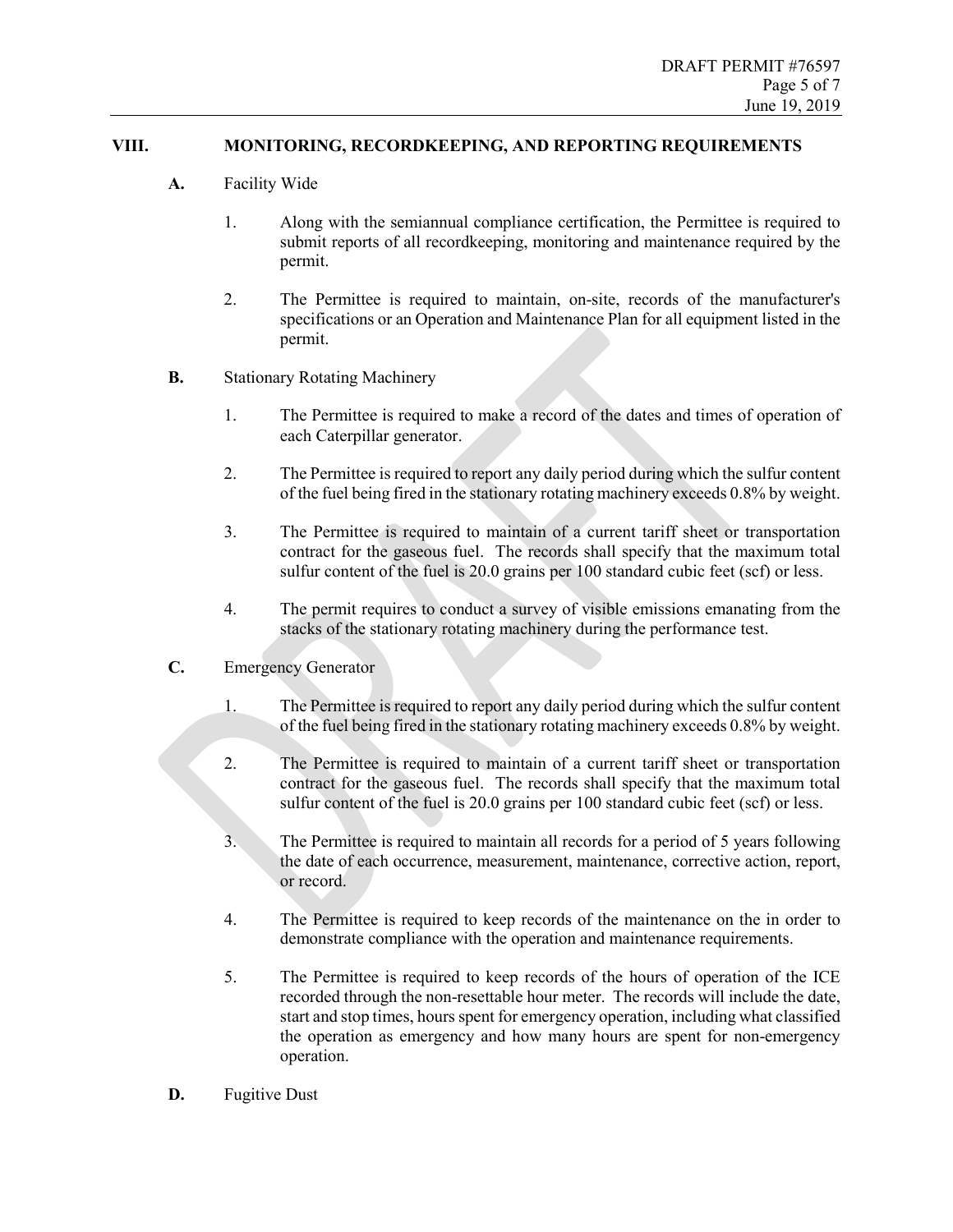The Permittee is required to keep record of the dates and types of dust control measures employed.

- **E.** Periodic Activities
	- 1. The Permittee is required to record the date, duration and pollution control measures of any abrasive blasting project.
	- 2. The Permittee is required to record the date, duration, quantity of paint used, any applicable safety data sheet (SDS), and pollution control measures of any spray painting project.
	- 3. The Permittee is required to maintain records of all asbestos related demolition or renovation projects. The required records include the "NESHAP Notification for Renovation and Demolition Activities" form and all supporting documents.

## **IX. TESTING REQUIREMENTS**

**A.** NOX

The Permittee is required to conduct an EPA Method  $7E$  test for  $NO<sub>X</sub>$  emissions on each Cooper Bessemer engine and each Caterpillar generator twice per permit term. The testing schedule for the engines is shown in Table 1 of Attachment "B" in the permit.

**B.** CO

The Permittee is required to conduct an EPA Method 10 test for CO emissions on each Cooper Bessemer engine and each Caterpillar generator twice per permit term. The testing schedule for the engines is shown in Table 2 of Attachment "B" in the permit.

**C.** VOCs

The Permittee is required to conduct an EPA Method 25A or ASTM 6348 to test for VOC emissions on each Cooper Bessemer engine and each Caterpillar generator. VOC testing is required once per permit term within the first year of permit issuance.

# **X. LIST OF ABBREVIATIONS**